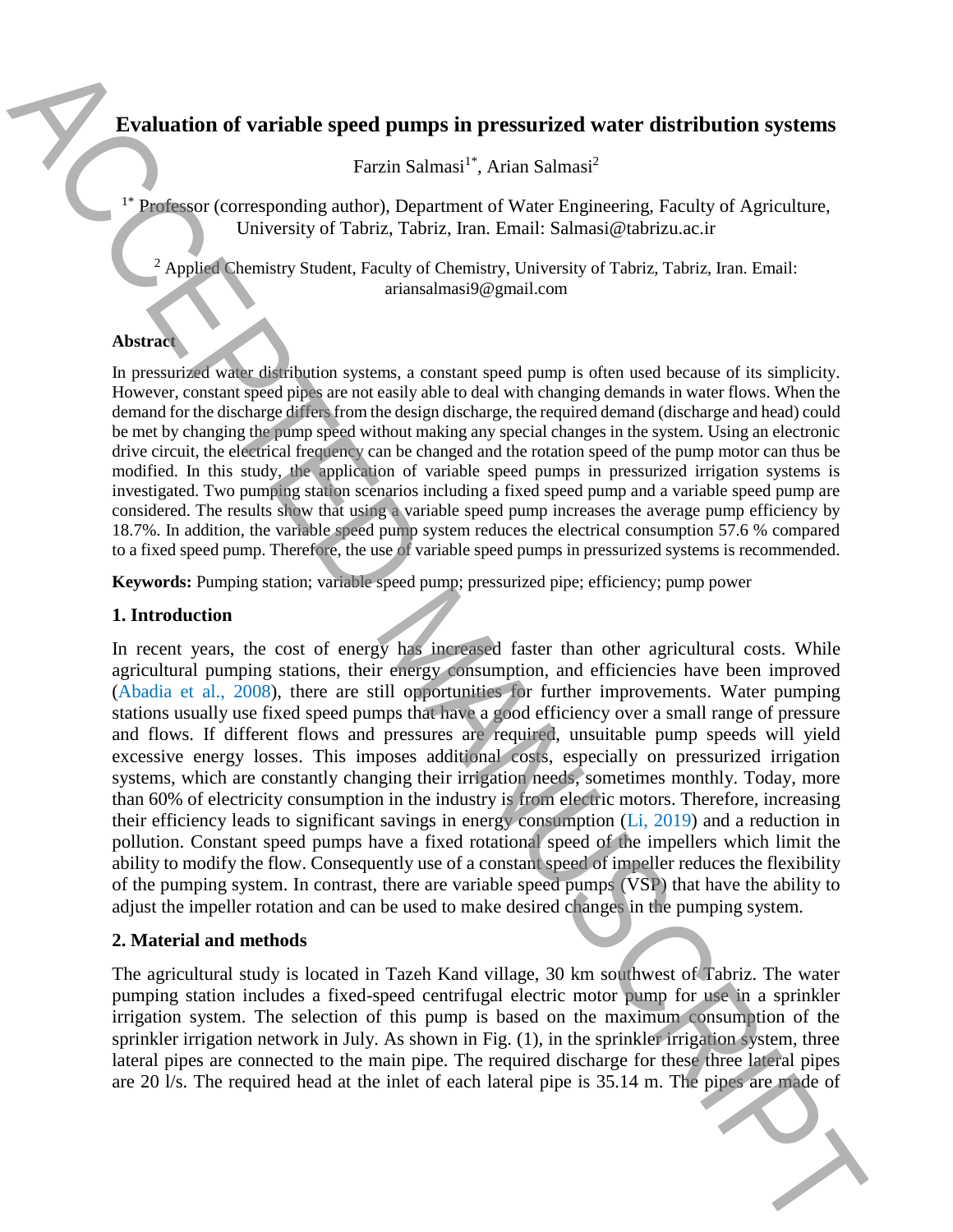Polyvinyl Chloride (PVC) and the system capacity is 60 l/s. The suction head is 2.5 m and the friction loss due to the joints, bends and filter in the suction pipe is equal to 1.0 m.



Fig. 1 Sprinkler irrigation system consists of three lateral pipes branching from the main pipe

The maximum network consumption in July is 60 l/s and the total dynamic head is 58.11 m. To determine the system curve for the variable discharge, the total dynamic head value must be calculated according to the above method for a number of discharge flows. Based on these calculations, a suitable centrifugal pump type EA-125-50/2 has been selected. At a 50 Hz frequency, the engine speed is 1450 rpm. The diameter of the pump impeller is 319 mm. In Fig. (2), the characteristic curves of the pump and the characteristic curve of the pipe system are plotted together and their intersection defines the operating point. Based on Fig. (2), the operating point of the pump is found to correspond to  $Q=0.052$  m<sup>3</sup>/s and  $H=55.60$  m.



Fig. 2 The intersection of the pump characteristic curve and the system curve determine the operating point

Variable frequency drive (VFD) refers to a type of motor controller that can rotate the electric motor by changing the frequency and voltage in the electric motor. As the required motor speed in the intended application changes, the electric drive can easily meet modified requirements by raising and lowering the motor speed. A VFD circuit consists of three parts: (i) the rectifier section, (ii) the filter section and (iii) the switching or inverter section.